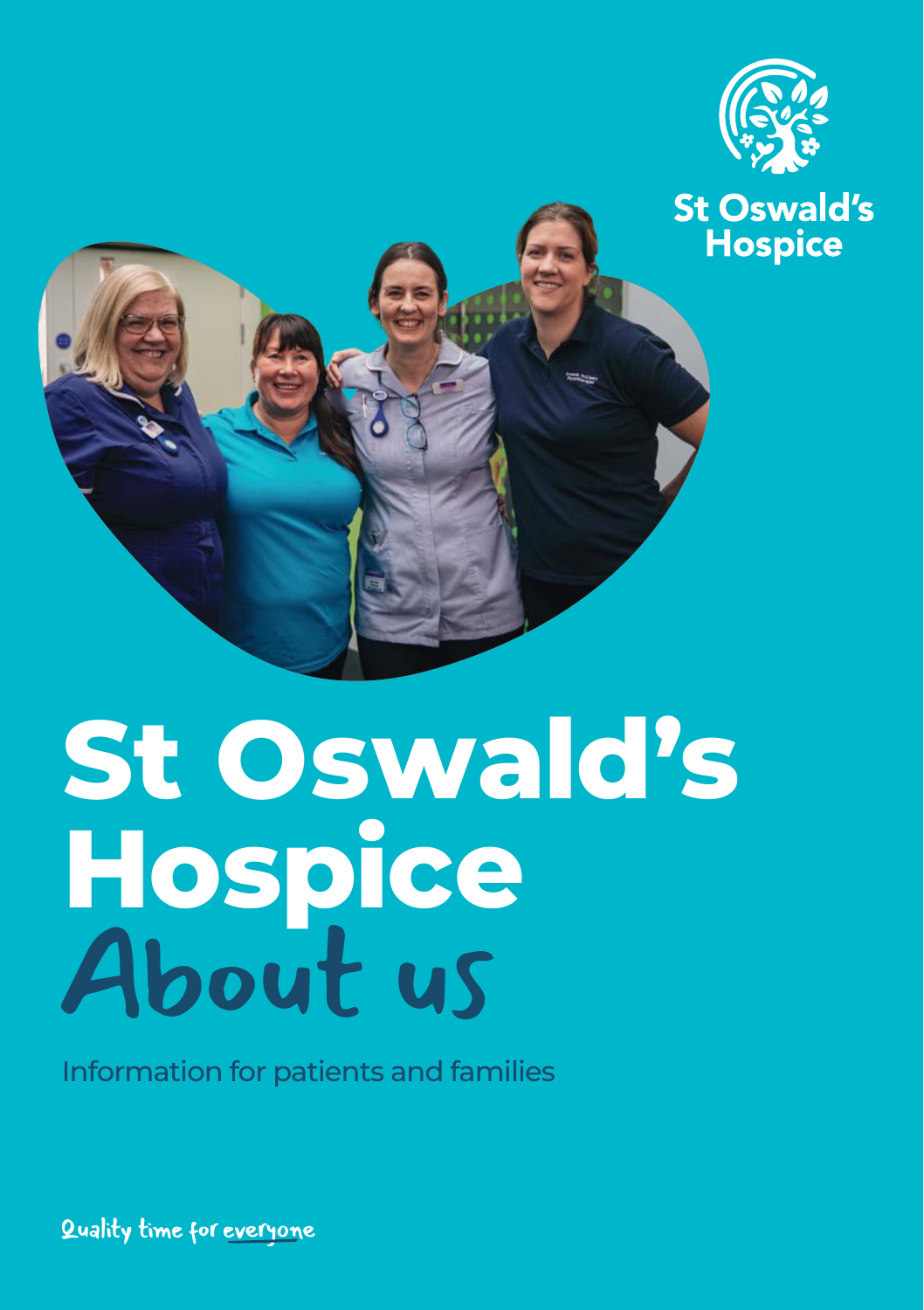# Our Story

**We are St Oswald's and we're a hospice We're much more than most people think we are.**

**We are a place for living. Our arms are open and inviting. We don't focus on being morbid or sad, our hope is for everyone to make the most of the life they have.**

**We are the warmest of welcomes, a hand to hold when you've lost your way, joy and laughter on a good day. When hearts are heavy, we're a listening ear, practical support when the road ahead isn't clear.**

**Amazing things happen right here. Support and kindness abound, nature and peace are all around.**

**Growing and learning every day. Experts in care, working together and improving lives for the better.**

**We believe in quality time for everyone, making memories and moments to share. If death is to come, we provide dignity in end of life care.**

**We're a home-from-home where families can stay, respite for those struggling day-by-day. We are a haven in the North East, an open-minded community, a comforting space, come in to our safe place.**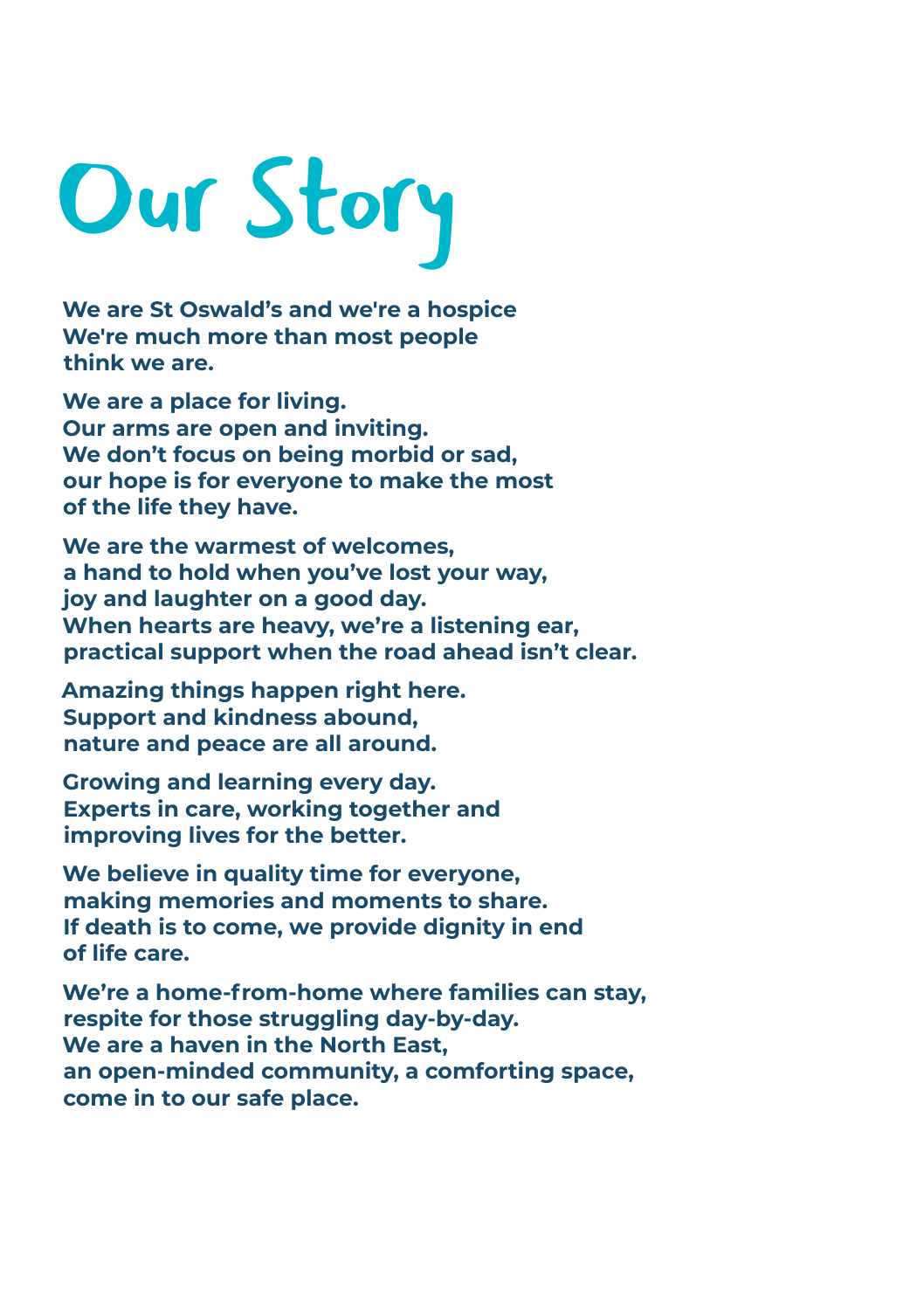## About **St Oswald's Hospice**

St Oswald's Hospice is a local charitable hospice helping people who have life-limiting conditions to make the most of life, no matter how long that life is. Rooted in the North East, the charity has supported local people and their families for over 35 years.

**"**

Specialist and expert care is free of charge to babies, children, young people, adults and their families.

### **What can you expect from us?**

**It isn't a place that focuses on dying, it's about living. The care is above and beyond anything I expected, and there is such a nice atmosphere amongst staff.** 

**"**

We are a welcoming place that offers quality time for everyone. Our expert team will take time to understand you as a person, and offer support to

those who are close to you. Providing a safe place is our priority, where you can feel relaxed and comfortable knowing you are being expertly cared for.

Throughout your care with us you'll come in to contact with consultants, doctors, nurses, social workers, spiritual care, bereavement support workers, physiotherapists, occupational therapists and complementary therapists.

St Oswald's Hospice is rated outstanding for care by the Care Quality Commission.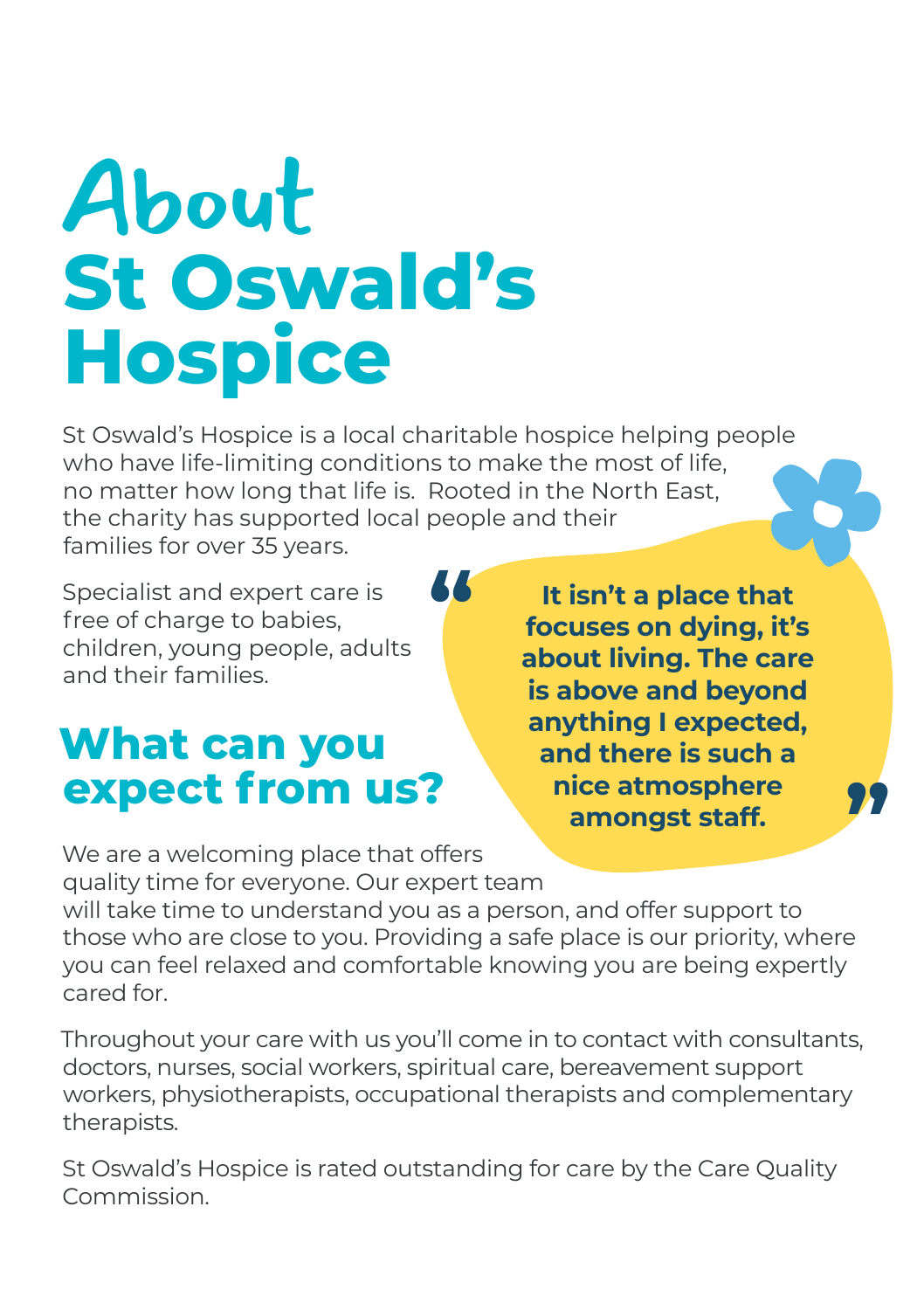## **Services for adults**

Adults with incurable conditions including Cancer, Motor Neurone Disease, Multiple Sclerosis, Lymphoedema, and many other conditions, come to the Hospice for care and support. Loved ones are supported too, as we understand that families and carers face many challenges of their own.

### **Adult services include:**

- An Adult Inpatient Service, helping to manage pain and symptoms as well as offering specialist, expert and compassionate end of life care.
- Carers and Family Support, including specialist advice from social workers, spiritual care and bereavement support teams who support the patient and family's emotional and psychological needs.

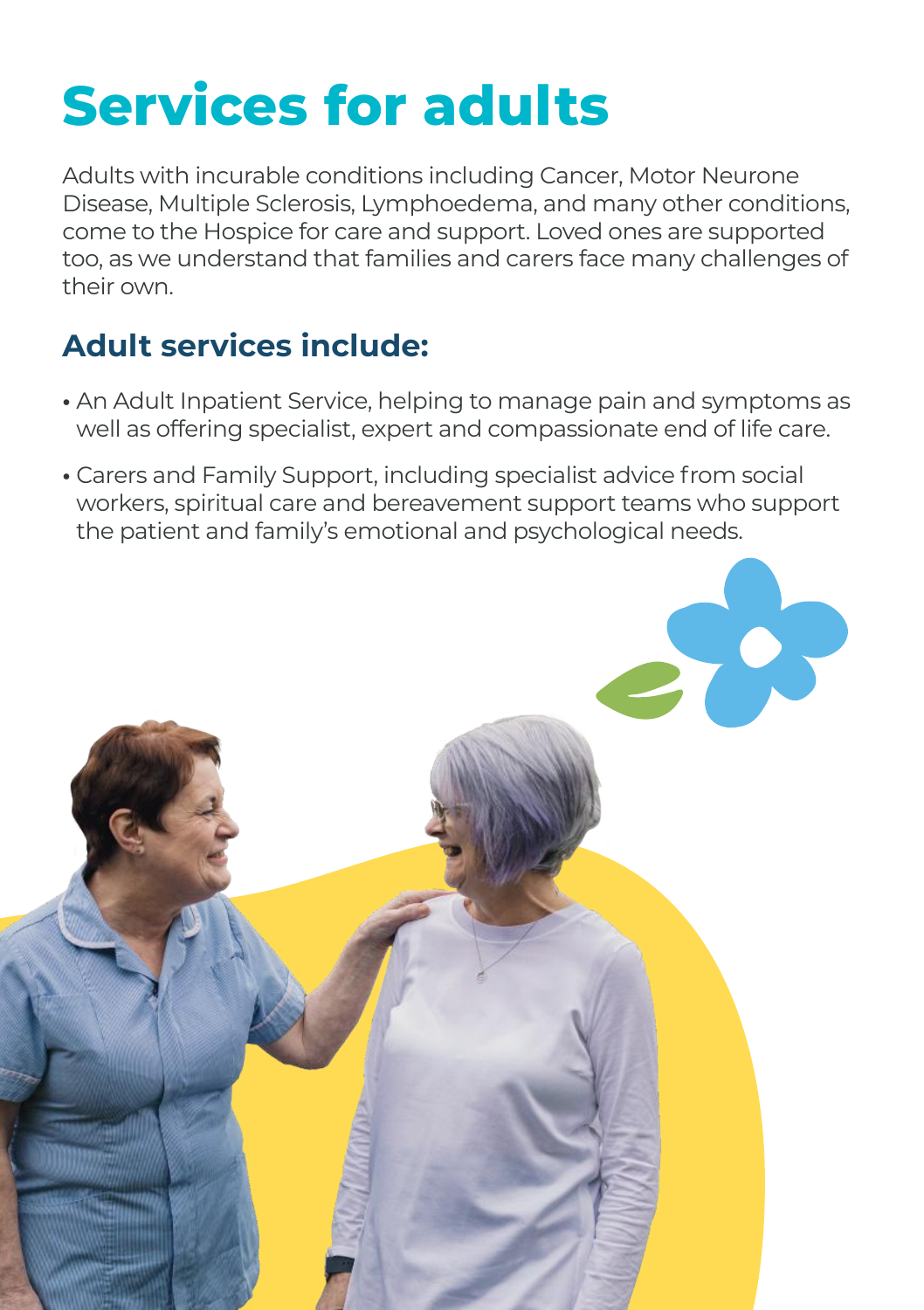- A Lymphoedema Service, treating people who are living with the often misdiagnosed or undiagnosed condition. This includes people who were born with lymphoedema and those who have developed it later in life due to their condition.
- Focus on Living Centre, offering one-to-one support and group sessions for peer support.
- An Ambulatory Care Service, where patients come during the day who need planned treatments such as blood transfusions and infusions.
- Complementary therapy treatments, which aim to benefit the patients physically, emotionally and psychologically. Treatments are offered to carers too.
- Outreach, providing care at home or closer to home.

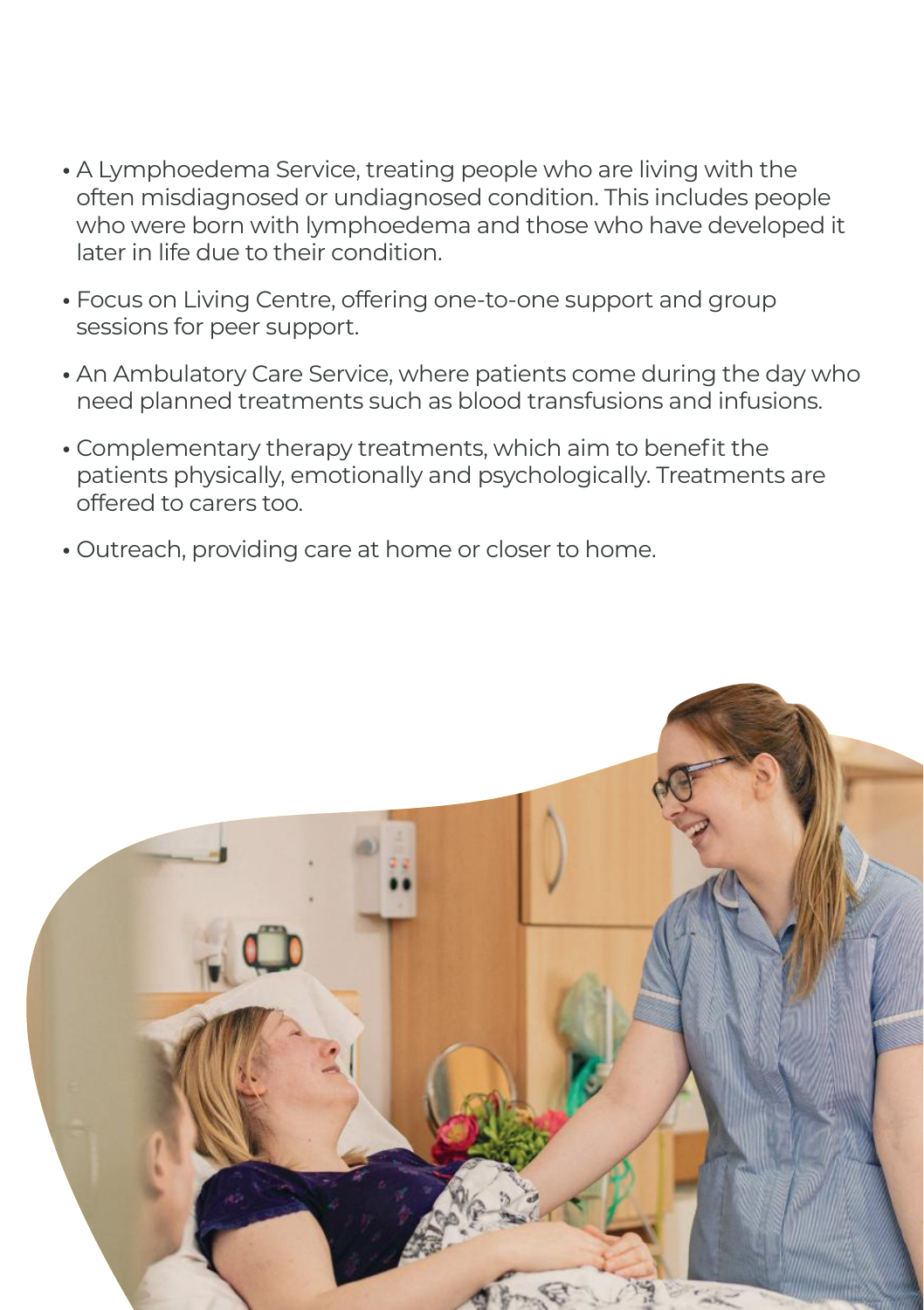## **Services for babies, children and young adults**

St Oswald's Hospice is one of only a few hospices in England caring for both adults and children. When caring for a baby, child or young adult, we care for their whole family too.

#### **Services include:**

- A specialist short break service for babies, children and young adults aged 0-25 years with progressive, life-shortening conditions. The service is nurse-led meaning that care is provided for all a child's medical needs, so families can relax knowing that their child is in safe hands.
- Services to young adults includes a social group for people aged 18-25 years to spend time with peers.
- An outpatient clinic for young people aged 16-35 years with a complex, life-shortening condition.
- When needed, St Oswald's Hospice also provide compassionate end of life care for babies, children and young adults.
- As well as a Children and Young Adults Service, children facing the serious illness or death of a family member who is cared for by the Hospice are offered bereavement support before and after the death of someone special to them.

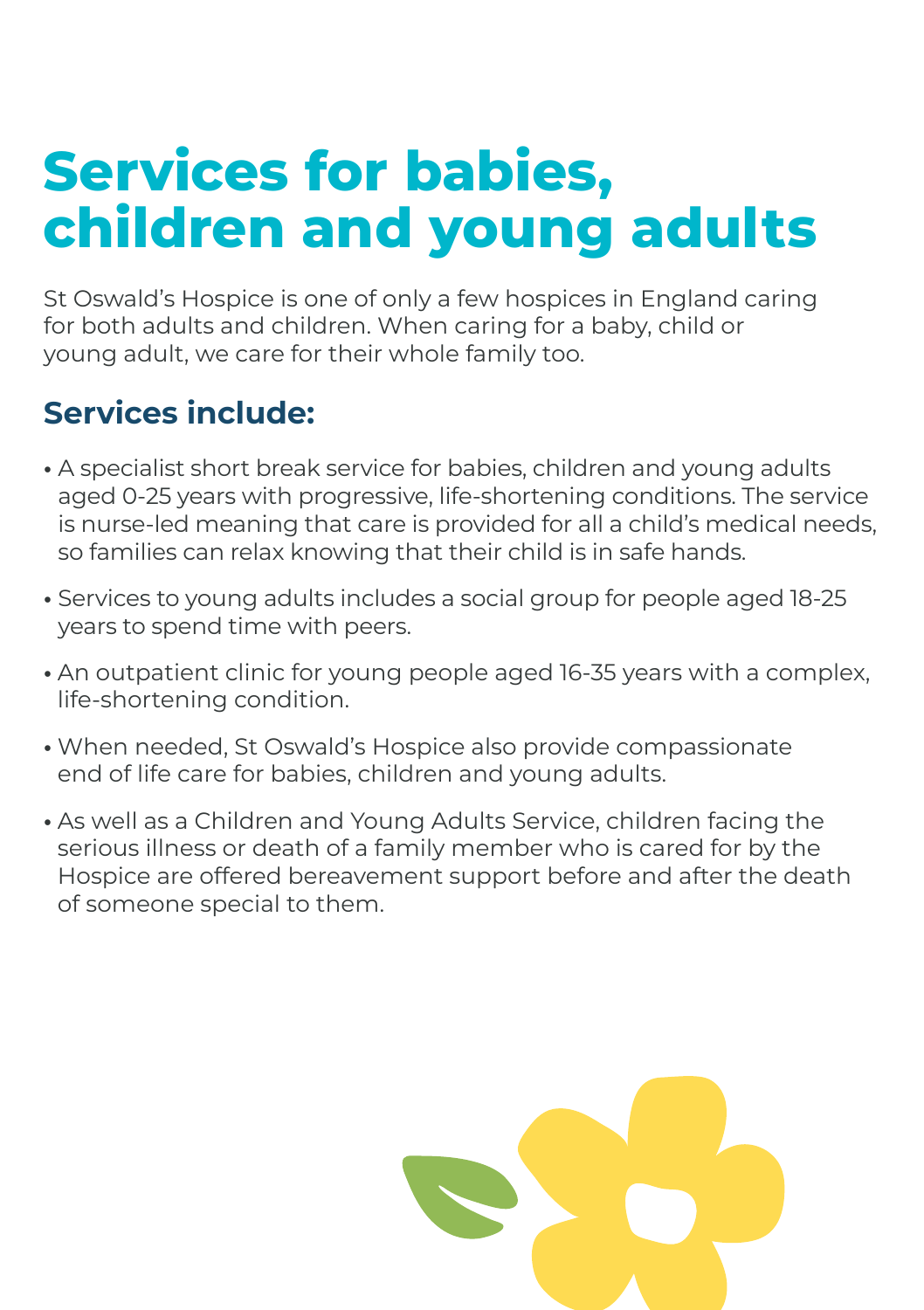**St Oswald's is our lifeline and the staff are the only people we trust to look after our son. He has such complex needs it's not possible for us to just ask a grandparent or friend to step in, so it's only when he is at St Oswald's that our family gets a break. "**

**"**